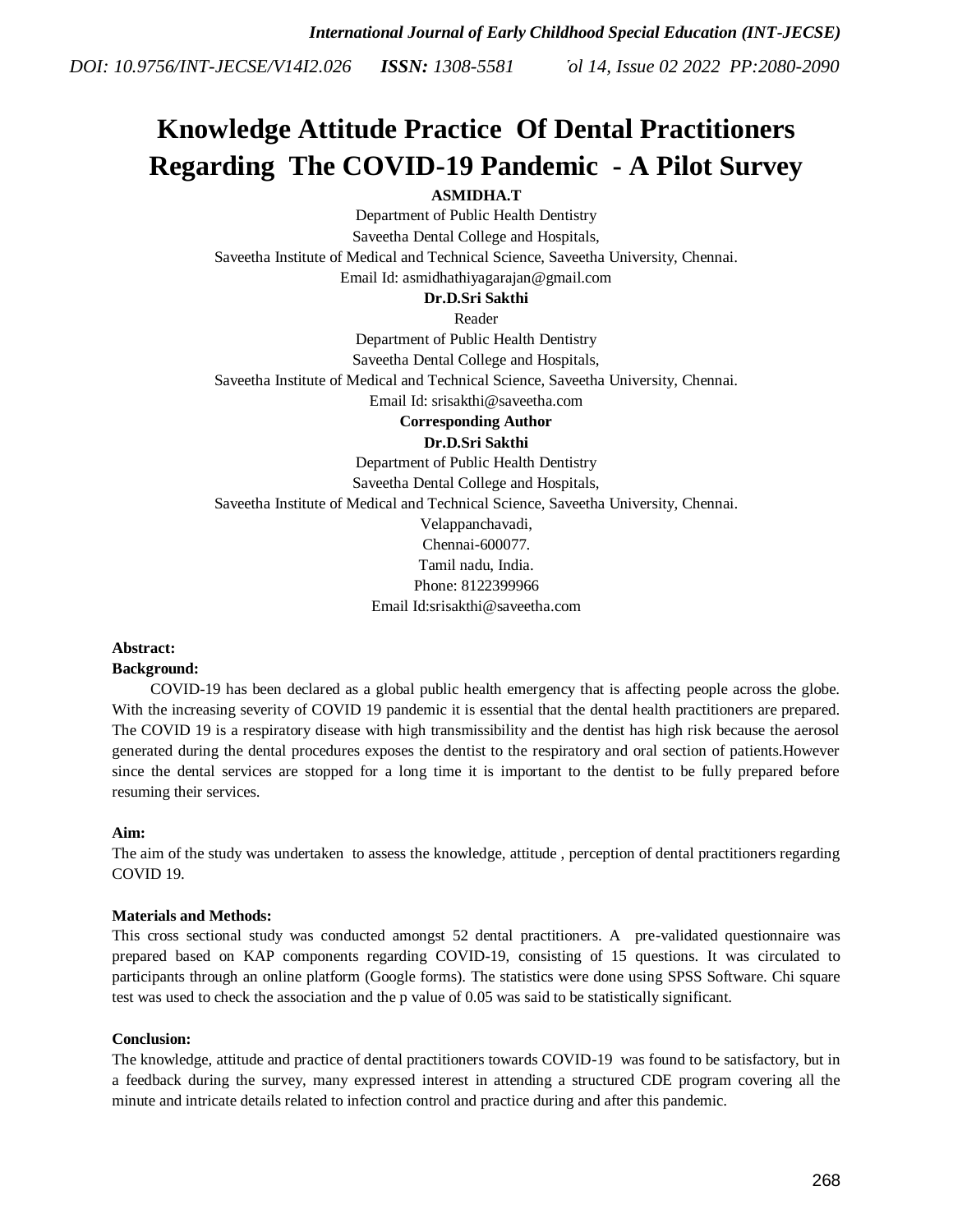#### **Keywords:**

Covid-19,dental practitioners, dental treatments,highrisk,patients, innovative analysis

#### **Introduction:**

COVID-19 is caused by the novel coronavirus family. The unique features of this is it can transfer itself to another member of the family and it is highly transmissible and low pathogenicit[y\(1\).](https://paperpile.com/c/JI58bX/2WpL) Its incubation period varies from 4 days to 14 days. Human to human transmission of viruses through aerosol and contact with infected people. This virus was first found in Wuhan in Chin[a\(2\).](https://paperpile.com/c/JI58bX/9dDO) It is highly contagious in nature, and has spread across the world, causing many deaths. Many aged people are affected by this disease. COVID-19 has become a global health crisis with 15,296,920 cases and 6,28,903 deaths worldwid[e\(3\).](https://paperpile.com/c/JI58bX/5S58)Patients may be symptomatic or asymptomatic. The symptoms of the diseases are dry cough , body ache, loss of taste and smel[l\(4\).](https://paperpile.com/c/JI58bX/bHKD)

 Dentists have a high risk of contracting such infection due to their work and environment. There were a lot of chances to spread covid 19 to the dentist by the asymptomatic patients. The aerosols produced during the dental treatment pose a high risk for COVID transmissio[n\(5\).](https://paperpile.com/c/JI58bX/AgN9) Since coronavirus can be transmitted by humans,it is plausible that any patient who visits the dentist can transmit i[t\(6\)\)](https://paperpile.com/c/JI58bX/WPyL)[\(7\).](https://paperpile.com/c/JI58bX/VS1M) During dental procedure it was unavoidable in using hand piece and ultrasonic instruments and in generation of saliva and bloo[d\(8\).](https://paperpile.com/c/JI58bX/eY7d) The risk of transmission to the dentist should be understood by the actions of the viruse[s\(9\).](https://paperpile.com/c/JI58bX/sLAu)

 The dental instruments have to be disinfected properly after every patient and dentist should see that their staff in their hospital follow all the preventive method[s\(10\)](https://paperpile.com/c/JI58bX/T6E4) . The dentist should make sure the patient appointments are given in a way to avoid crowding during the pandemic. Even though a lot of literature has been published regarding COVID-19 and WHO guidelines are constantly updated, many dentists are still fearful and anxious about treating their patient[s\(11\).](https://paperpile.com/c/JI58bX/4ANE)Our team has extensive knowledge and research experience that has translate into high quality publication[s\(12–31\).](https://paperpile.com/c/JI58bX/Ukidr+wZ2Hw+eIMg5+LTsd5+7VZF8+tYP2I+HuL0v+utIgu+Zb9px)The current study was undertaken to assess the knowledge, attitude , perception of dental practitioners regarding COVID 19, which would serve as a baseline for mitigation efforts and for planning continuing education programs/ workshops for the dental fraternity. Our team has performed various categories of original research and this would add to the literature base and aid in evidence based decision making[.\(12–20\)](https://paperpile.com/c/JI58bX/Ukidr+wZ2Hw+eIMg5+LTsd5+7VZF8+tYP2I+HuL0v+utIgu+Zb9px)

#### **Materials and Methods**

**Study Design:** cross sectional questionnaire survey

**Study setting:** Dental practitioners from a private dental institution in Chennai

**Sample size : 52 dental practitioners** 

Sampling and Scheduling: Owing to the nature of the study design and setting, a convenience sampling method was used. The data was collected over a period of one month. Out of 102 individuals to whom the questionnaire was sent, only 52 responded and only fully filled forms were included in the survey.

**Survey Instrument:** A pre tested and validated questionnaire was used to measure the knowledge, attitude and practice of dental practitioners towards risk of COVID-19 in a private dental institution.

**Inclusion and Exclusion Criteria:** All those who were willing to participate were included in the study. Incomplete submissions were excluded from the study.

**Ethical Clearance:** Prior to the start of the study, ethical clearance was obtained from the institution ethical committee of Saveetha university

**Statistical Analysis:** The responses from the google sheet was transferred into excel and was then exported to SPSS software, version 25. Descriptive statistics was done using frequency and percentage. Inferential statistics was done using Chi square test. Interpretation was based on a p value less than 0.05, which was considered statistically significant. Comparisons were done between independent variables like age, gender and knowledge, attitude practice responses by the participants.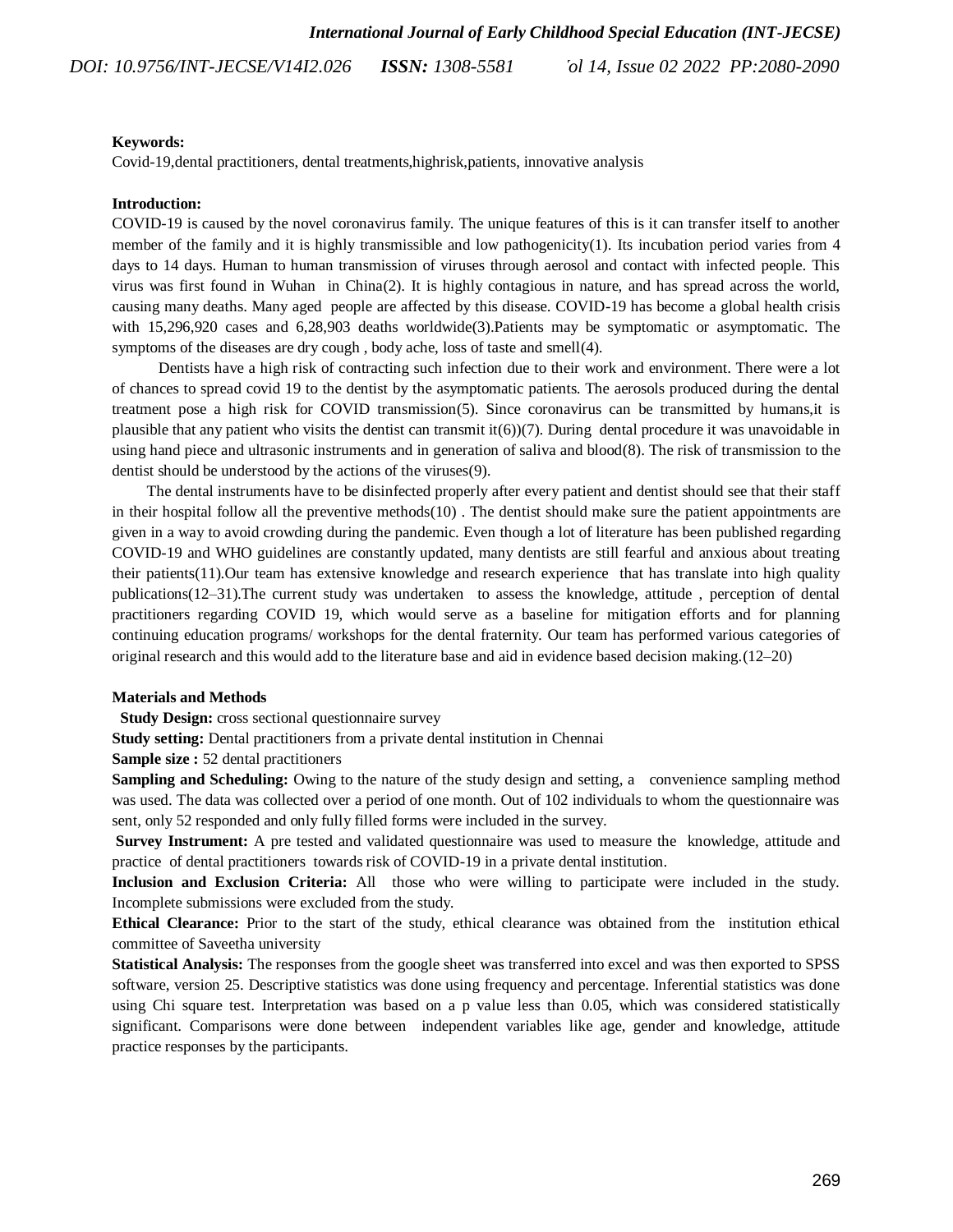#### **Results:**

52 dental practitioners participated in this survey of which 61.54 % were females and the remaining 38.46% were males The participants were divided into two age groups in which 63.46% of them were between 18 to 25 and 36.54 % were between 26 to 35%. Considering the knowledge component, 100% participants responded that COVID 19 was diagnosed in China. 100% participants responded that the respiratory system was first affected by COVID 19. For symptoms 36.5% told dry cough and fever, 15.4% told dry cough , fever and breathlessness , and 25% told loss of taste and smell . 84.62% responded the mode of spreading is by direct contact and for 15.38 % it is Indirect contact. 98.08% of practitioners responded yes that dentists have an important role in spreading awareness about covid 19 and 1.92% responded no that dentists did not have the role of spreading awareness about covid 19. 86.54% of dentists spread awareness regarding covid 19 and 13.46% of dentists did not spread awareness about covid 19. 63.46% of participants did not stop eating non vegetarian food during covid and 36.54% stopped eating

non veg during covid 19. Social life was not affected for 40.38% of the participants whereas for 59.62% of participants covid 19 affects their social life . 90.38% of the dentists take the travel history of the patients . 98.08% of them are aware of their patients to take care of their health . 98.08% of them take preventive measures for covid 19. 96.2 % of dentist's hospital staff were sanitized as per the WHO guidelines.





**Figure 1:** Pie chart showing the percentage of dentists according to dentists have an important role in spreading awareness regarding covid 19. Wherein, green represents yes (98.08%) and blue colour represents no (1.92%). We observed that the majority of them felt that dentists have the important role of spreading awareness regarding covid 19 towards the patients.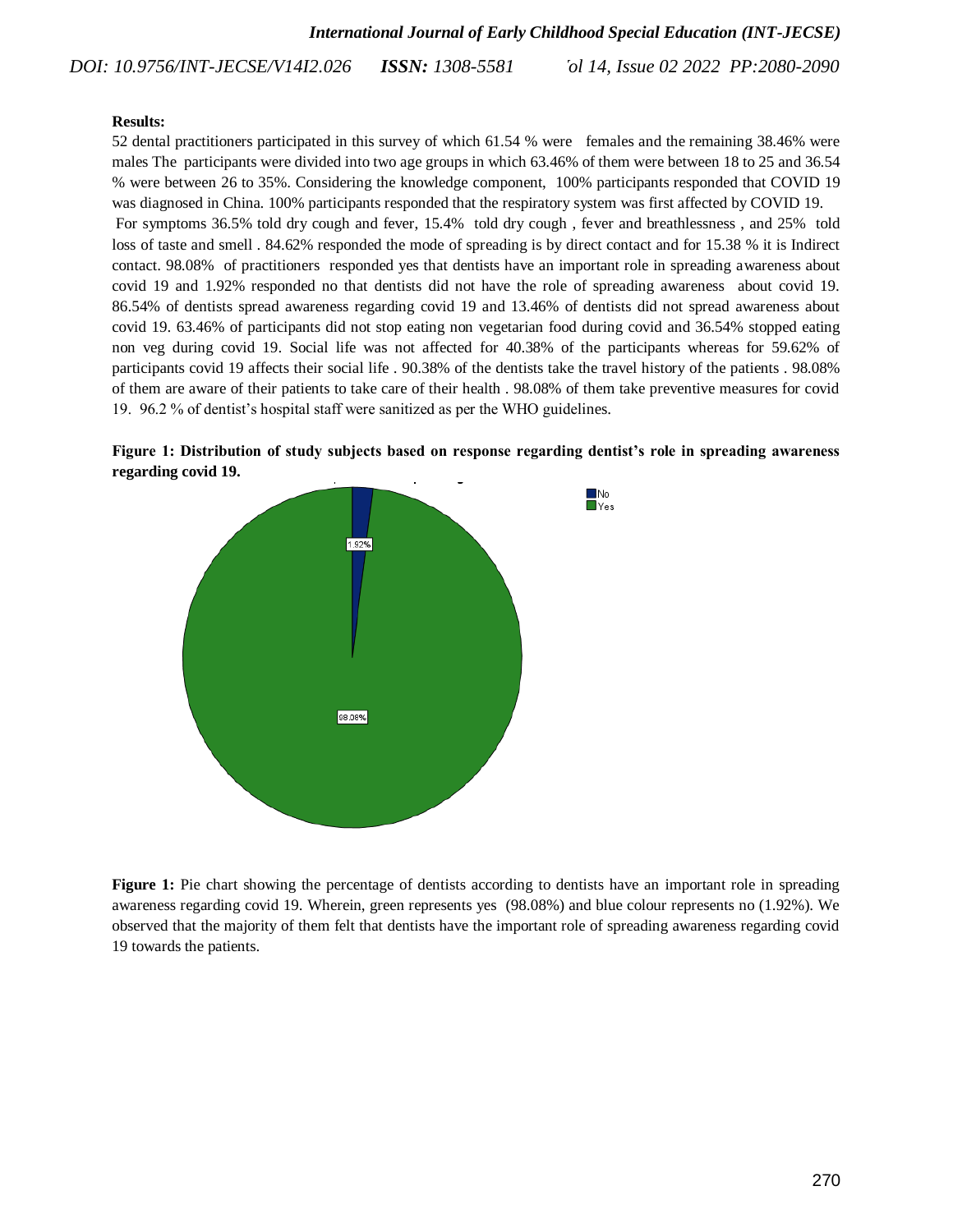

**Figure 2: Distribution of study based on did covid 19 affect your social life**

**Figure 2:** Pie chart depicts the distribution of study subjects based on whether COVID 19 has affected their social life or not. About 59.62% of the participants (Green) felt that the pandemic has indeed affected their social life. And 40.36% (blue) had felt vice versa





Error Bars: 95% CI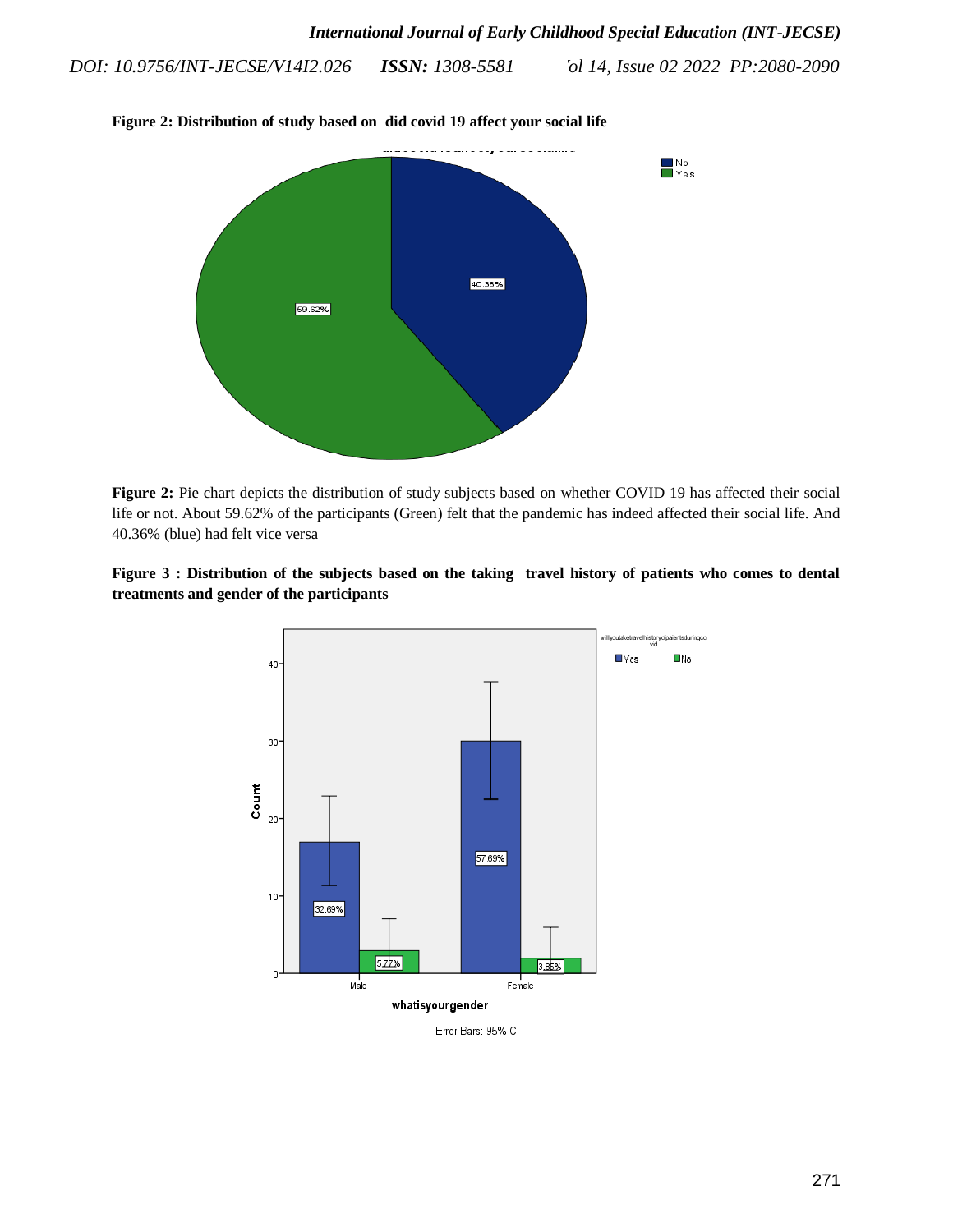**Figure 3** : Bar graph depicts the association between the travel history of the patients and the gender of the participants. X axis represents the gender of study subjects. Y axis represents the percentage of responses. The blue colour represents the no of participants responding yes for collecting the travel history of the participants and green colour represents the no of participants responding no for collecting travel history of the participants. Majority of them in both male (32.69%) and female (57.62%) felt that it is important to collect the travel history of the patients during covid. However females felt it important to collect the travel history of the patients then the male. However this difference was statistically insignificant (chi square test value -  $0.28$ ;, p $>0.05$ )





Figure 4 : Bar graph depicts the association between the mode of transmission of covid and gender of the participants. The X axis represents the mode of spreading. Y axis represents the percentage of responses. The green colour indicates the female and blue colour indicates the male. Majority of the participants both male (5.77%) and female (55.77%) felt that the mode of transmission of covid 19 is direct contact. However females responded that the mode of transmission of covid 19 is direct contact then the males.This difference was statistically insignificant (chi square test is  $0.129$ , p value is greater than  $p > 0.05$ )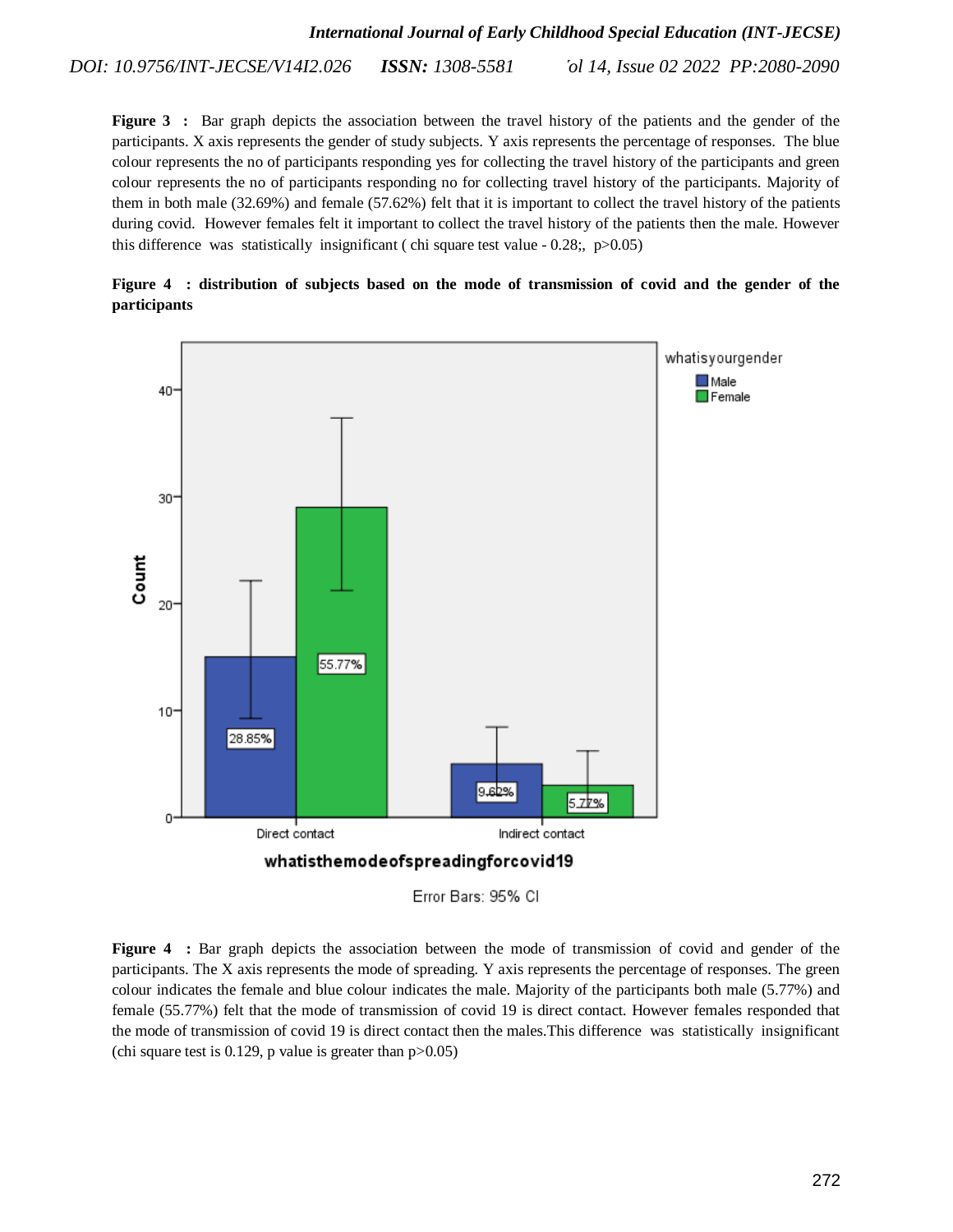#### **Discussion and Conclusion:**

COVID-19 is a contagious disease which has caused many deaths in the world. In this study 98% of them were aware of COVID 19 compared to a previous study in which 92.7% only were aware of covid 19. In the present study 90.36 % of the dentists took the travel history of the patients in comparison to previous articles 96.38% of dentists took the travel history of the patients . 86.54% created awareness about the COVID 19 study whereas in the previous study 92.7% all the dentists spread the awareness about COVID 19 [\(32\)](https://paperpile.com/c/JI58bX/jJnJ)

In the present study 98.08% of the respondents were aware that their patients had information about COVID 19 because they believed that the dentist has a major role in spreading awareness regardingCOVID- 19 to their patients.This is high than the awareness compared to a previous study of [Ahmed MA,](http://paperpile.com/b/JI58bX/p1qv) et al in which 79% of them were aware of their patients regarding COVID 19 [\(33\).](https://paperpile.com/c/JI58bX/p1qv) In this study 100% of the participants were aware that COVID 19 first affects the respiratory systems whereas in previous study of [Kamate S,](http://paperpile.com/b/JI58bX/4AqF) et al only 85.5% of them knew that it first affects the respiratory system and oral mucus is considered as the entry of COVID 19 so the dentist has a high risk of getting affected by covid 1[9\(34\).](https://paperpile.com/c/JI58bX/4AqF)

In a previous study of [Singh KT,](http://paperpile.com/b/JI58bX/33bA) et al 68.5% of them knew about vaccine availability because it was difficult to find the vaccine to covid 19 because it has a unique feature which is it can change its shape in one form to another member of the corona family. In this study all the participants are aware of the vaccine availability [\(35\).](https://paperpile.com/c/JI58bX/33bA)

In the previous study of [Jose J,](http://paperpile.com/b/JI58bX/8S5G) et al the common symptoms of covid 19 majority of them told dry cough is 84.6 % and In this study 82.64% of them told dry cough as common symptoms of covid 19 and the covid 19 has other symptoms also which is fever , breathlessness, loss of smell and taste, and body ache[s\(3](https://paperpile.com/c/JI58bX/8S5G)6).In the previous study of [Aly MM, e](http://paperpile.com/b/JI58bX/xshU)t al 94.0% of them aware of the mode of transmission of covid 19 and in these study 84.3% of the participants aware of the mode of transmission of covid 1[9\(37\).](https://paperpile.com/c/JI58bX/xshU)

Limitations of the study is that the sample size cannot be generalised over a population of a particular area. Surveys should be conducted on a large scale. If the survey is conducted on a large scale across the different geographical areas, more significant results can be obtained about the dentist's knowledge, attitude and practice towards the covid 19 pandemic.

 In this study the dentists had good knowledge,Attitude and practise toward covid 19 pandemic.The dentist had a high risk of contracting such infection due to their work. The aerosol during the dental treatment has a high risk of covid transmission due to this the dentist has a high problem during covid. However, dental professionals have been updated with the CDC or WHO guidelines for cross-infection control.

#### **Author contributions :**

 **ASMIDHA T -** Study design, Data collection, Data analysis, Manuscript writing. **Sri Sakthi D -** Study concept, Data verification, Data analysis, Manuscript drafting and correction.

#### **Acknowledgment :**

We thank all the participants and Saveetha Dental College for their support to conduct this study.

#### **Conflict of interest :**

The authors reported the conflict of interest while performing this study to be nil.

### **Source of funding :-**

The present project is supported/funded/sponsored by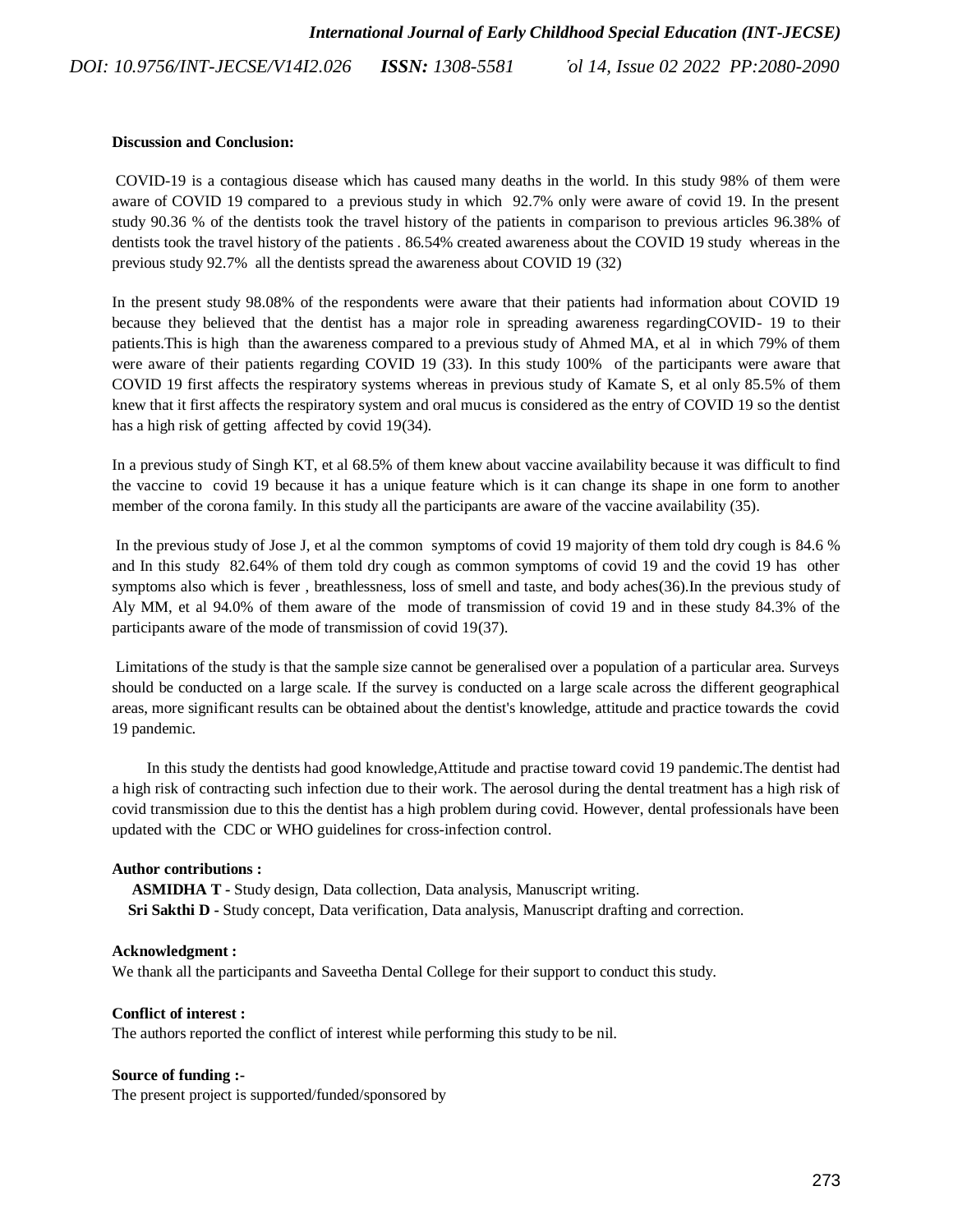# **1. Saveetha Institute of Medical and Technical Sciences**

SaveethaDental College and Hospitals Saveetha University

# **2. Funding organization name: Master Linque Automation**

# **Reference Articles:**

1. [Imran E, Khurshid Z, Adanir N, Ashi H, Almarzouki N, Baeshen HA. Dental Practitioners' Knowledge,](http://paperpile.com/b/JI58bX/2WpL)  [Attitude and Practices for Mouthwash Use Amidst the COVID-19 Pandemic \[Internet\]. Vol. 14, Risk](http://paperpile.com/b/JI58bX/2WpL)  [Management and Healthcare Policy. 2021. p. 605–18. Available from:](http://paperpile.com/b/JI58bX/2WpL)  [http://dx.doi.org/10.2147/rmhp.s287547](http://paperpile.com/b/JI58bX/2WpL)

2. [Srivastava KC, Shrivastava D, Sghaireen MG, Alsharari AF, Alduraywish AA, Al-Johani K, et al.](http://paperpile.com/b/JI58bX/9dDO)  [Knowledge, attitudes and practices regarding COVID-19 among dental health care professionals: a cross](http://paperpile.com/b/JI58bX/9dDO)[sectional study in Saudi Arabia \[Internet\]. Vol. 48, Journal of International Medical Research. 2020. p.](http://paperpile.com/b/JI58bX/9dDO)  [030006052097759. Available from: http://dx.doi.org/10.1177/0300060520977593](http://paperpile.com/b/JI58bX/9dDO)

3. [Arora S, Abullais Saquib S, Attar N, Pimpale S, Saifullah Zafar K, Saluja P, et al. Evaluation of](http://paperpile.com/b/JI58bX/5S58)  [Knowledge and Preparedness Among Indian Dentists During the Current COVID-19 Pandemic: A Cross-](http://paperpile.com/b/JI58bX/5S58)[Sectional Study. J Multidiscip Healthc \[Internet\]. 2020 Aug 24;13:841–54. Available from:](http://paperpile.com/b/JI58bX/5S58)  [http://dx.doi.org/10.2147/JMDH.S268891](http://paperpile.com/b/JI58bX/5S58)

4. [Ahmadi H, Ebrahimi A, Ghorbani F. The impact of COVID-19 pandemic on dental practice in Iran: a](http://paperpile.com/b/JI58bX/bHKD)  [questionnaire-based report. BMC Oral Health \[Internet\]. 2020 Dec 3;20\(1\):354. Available from:](http://paperpile.com/b/JI58bX/bHKD)  [http://dx.doi.org/10.1186/s12903-020-01341-x](http://paperpile.com/b/JI58bX/bHKD)

5. [Khan AM, Nawabi S, Javed MQ. Dental Faculty's Knowledge and Attitude regarding COVID-19 disease](http://paperpile.com/b/JI58bX/AgN9)  [in Qassim, Saudi Arabia \[Internet\]. Available from: http://dx.doi.org/10.21203/rs.3.rs-25805/v1](http://paperpile.com/b/JI58bX/AgN9)

6. [Suryakumari VBP, Pallavi Reddy Y, Yadav SS, Doshi D, Surekha Reddy V. Assessing Fear and Anxiety of](http://paperpile.com/b/JI58bX/WPyL)  [Corona Virus Among Dental Practitioners \[Internet\]. Disaster Medicine and Public Health Preparedness.](http://paperpile.com/b/JI58bX/WPyL)  [2020. p. 1–6. Available from: http://dx.doi.org/10.1017/dmp.2020.350](http://paperpile.com/b/JI58bX/WPyL)

7. [Bakaeen LG, Masri R, AlTarawneh S, Garcia LT, AlHadidi A, Khamis AH, et al. Dentists' knowledge,](http://paperpile.com/b/JI58bX/VS1M)  [attitudes, and professional behavior toward the COVID-19 pandemic: A multisite survey of dentists'](http://paperpile.com/b/JI58bX/VS1M)  [perspectives. J Am Dent Assoc \[Internet\]. 2021 Jan;152\(1\):16–24. Available from:](http://paperpile.com/b/JI58bX/VS1M)  [http://dx.doi.org/10.1016/j.adaj.2020.09.022](http://paperpile.com/b/JI58bX/VS1M)

8. [Gupta S, Hrishi TS, Gupta S, Kumar S, Javadi H, Gupta R. Challenges faced by dental professionals during](http://paperpile.com/b/JI58bX/eY7d)  COVID-19- [A cross sectional survey \[Internet\]. Vol. 9, Journal of Advances in Internal Medicine. 2020. p.](http://paperpile.com/b/JI58bX/eY7d)  [60–4. Available from: http://dx.doi.org/10.3126/jaim.v9i2.32816](http://paperpile.com/b/JI58bX/eY7d)

9. [Mustafa RM, Alshali RZ, Bukhary DM. Dentists' Knowledge, Attitudes, and Awareness of Infection](http://paperpile.com/b/JI58bX/sLAu)  [Control Measures during COVID-19 Outbreak: A Cross-Sectional Study in Saudi Arabia. Int J Environ Res](http://paperpile.com/b/JI58bX/sLAu)  [Public Health \[Internet\]. 2020 Dec 3;17\(23\). Available from: http://dx.doi.org/10.3390/ijerph17239016](http://paperpile.com/b/JI58bX/sLAu)

10. [Duruk G, Gümüşboğa ZŞ, Çolak C. Investigation of Turkish dentists' clinical attitudes and](http://paperpile.com/b/JI58bX/T6E4)  [behaviors towards the COVID-19 pandemic: a survey study. Braz Oral Res \[Internet\]. 2020 May 29;34:e054.](http://paperpile.com/b/JI58bX/T6E4)  [Available from: http://dx.doi.org/10.1590/1807-3107bor-2020.vol34.0054](http://paperpile.com/b/JI58bX/T6E4)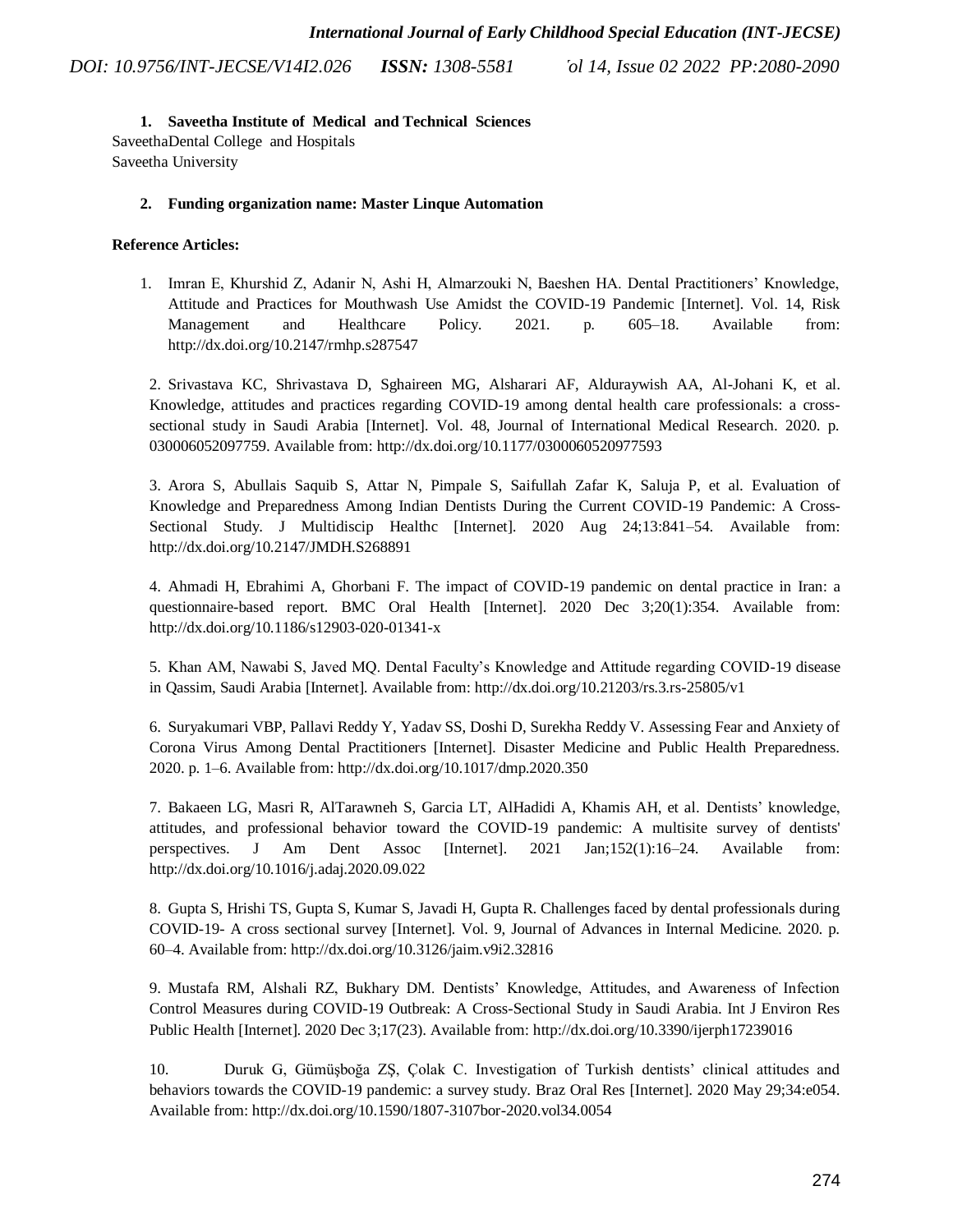> 11. [Mahdee AF, Gul SS, Abdulkareem AA, Qasim SSB. Anxiety, Practice Modification, and](http://paperpile.com/b/JI58bX/4ANE)  [Economic Impact Among Iraqi Dentists During the COVID-19 Outbreak. Front Med \[Internet\]. 2020 Dec](http://paperpile.com/b/JI58bX/4ANE)  [21;7:595028. Available from: http://dx.doi.org/10.3389/fmed.2020.595028](http://paperpile.com/b/JI58bX/4ANE)

> 12. [Mathew MG, Samuel SR, Soni AJ, Roopa KB. Evaluation of adhesion of Streptococcus mutans,](http://paperpile.com/b/JI58bX/Ukidr)  [plaque accumulation on zirconia and stainless steel crowns, and surrounding gingival inflammation in primary](http://paperpile.com/b/JI58bX/Ukidr)  [molars: randomized controlled trial. Clin Oral Investig \[Internet\]. 2020 Sep;24\(9\):3275–80. Available from:](http://paperpile.com/b/JI58bX/Ukidr)  [http://dx.doi.org/10.1007/s00784-020-03204-9](http://paperpile.com/b/JI58bX/Ukidr)

> 13. [Samuel SR. Can 5-year-olds sensibly self-report the impact of developmental enamel defects on](http://paperpile.com/b/JI58bX/wZ2Hw)  [their quality of life? Int J Paediatr Dent \[Internet\]. 2021 Mar;31\(2\):285–6. Available from:](http://paperpile.com/b/JI58bX/wZ2Hw)  [http://dx.doi.org/10.1111/ipd.12662](http://paperpile.com/b/JI58bX/wZ2Hw)

> 14. [Samuel SR, Kuduruthullah S, Khair AMB, Al Shayeb M, Elkaseh](http://paperpile.com/b/JI58bX/eIMg5) A, Varma SR, [et al. Impact of](http://paperpile.com/b/JI58bX/eIMg5)  [pain, psychological-distress, SARS-CoV2 fear on adults' OHRQOL](http://paperpile.com/b/JI58bX/eIMg5) [during COVID-19 pandemic. Saudi J](http://paperpile.com/b/JI58bX/eIMg5)  [Biol Sci \[Internet\]. 2021 Jan;28\(1\):492–4. Available from: http://dx.doi.org/10.1016/j.sjbs.2020.10.033](http://paperpile.com/b/JI58bX/eIMg5)

> 15. [Samuel SR, Kuduruthullah S, Khair AMB, Shayeb MA, Elkaseh](http://paperpile.com/b/JI58bX/LTsd5) [A, Varma SR. Dental pain,](http://paperpile.com/b/JI58bX/LTsd5)  [parental SARS-CoV-2 fear and distress on quality of life of 2 to 6 year-old children during COVID-19. Int J](http://paperpile.com/b/JI58bX/LTsd5)  Paediatr Dent [Internet]. [2021 May;31\(3\):436–41. Available from: http://dx.doi.org/10.1111/ipd.12757](http://paperpile.com/b/JI58bX/LTsd5)

> 16. [Samuel SR, Acharya S, Rao JC. School Interventions-based Prevention of Early-Childhood Caries](http://paperpile.com/b/JI58bX/7VZF8)  [among 3-5-year-old children from very low socioeconomic status: Two-year randomized trial. J Public Health](http://paperpile.com/b/JI58bX/7VZF8)  Dent [Internet]. 2020 Jan;80(1):51–60. Available from: [https://onlinelibrary.wiley.com/doi/10.1111/jphd.12348](http://paperpile.com/b/JI58bX/7VZF8)

> 17. [Vikneshan M, Saravanakumar R, Mangaiyarkarasi R, Rajeshkumar S, Samuel SR, Suganya M, et](http://paperpile.com/b/JI58bX/tYP2I)  [al. Algal biomass as a source for novel oral nano-antimicrobial agent. Saudi J Biol Sci \[Internet\]. 2020](http://paperpile.com/b/JI58bX/tYP2I)  [Dec;27\(12\):3753–8. Available from: http://dx.doi.org/10.1016/j.sjbs.2020.08.022](http://paperpile.com/b/JI58bX/tYP2I)

> 18. [Chellapa](http://paperpile.com/b/JI58bX/HuL0v) [LR, Rajeshkumar S, Arumugham MI, Samuel SR. Biogenic Nanoselenium Synthesis and](http://paperpile.com/b/JI58bX/HuL0v)  Evaluation of its antimicrobial, Antioxidant Activity and Toxicity. Bioinspired Biomim Nanobiomaterials [Internet]. 2020 Jul 23;1–6. Available from:<https://www.icevirtuallibrary.com/doi/10.1680/jbibn.19.00054>

> 19. [Samuel SR, Mathew MG, Suresh SG, Varma SR, Elsubeihi](http://paperpile.com/b/JI58bX/utIgu) [ES, Arshad F, et al. Pediatric dental](http://paperpile.com/b/JI58bX/utIgu)  [emergency management and parental treatment preferences during COVID-19 pandemic as compared to 2019.](http://paperpile.com/b/JI58bX/utIgu)  [Saudi J Biol Sci \[Internet\]. 2021 Apr;28\(4\):2591–7. Available from:](http://paperpile.com/b/JI58bX/utIgu)  [http://dx.doi.org/10.1016/j.sjbs.2021.02.002](http://paperpile.com/b/JI58bX/utIgu)

> 20. [Barma MD, Muthupandiyan I, Samuel SR, Amaechi BT. Inhibition of Streptococcus mutans,](http://paperpile.com/b/JI58bX/Zb9px)  [antioxidant property and cytotoxicity of novel nano-zinc oxide varnish. Arch Oral Biol \[Internet\]. 2021](http://paperpile.com/b/JI58bX/Zb9px)  [Jun;126:105132. Available from: http://dx.doi.org/10.1016/j.archoralbio.2021.105132](http://paperpile.com/b/JI58bX/Zb9px)

> 21. [Muthukrishnan L. Nanotechnology for cleaner leather production: a review. Environ Chem Lett](http://paperpile.com/b/JI58bX/c0jgt)  [\[Internet\]. 2021 Jun 1;19\(3\):2527–49. Available from: https://doi.org/10.1007/s10311-020-01172-w](http://paperpile.com/b/JI58bX/c0jgt)

> 22. [Muthukrishnan L. Multidrug resistant tuberculosis -](http://paperpile.com/b/JI58bX/l1NzQ) Diagnostic challenges and its conquering by nanotechnology approach - [An overview. Chem Biol Interact \[Internet\]. 2021 Mar 1;337:109397. Available](http://paperpile.com/b/JI58bX/l1NzQ)  [from: http://dx.doi.org/10.1016/j.cbi.2021.109397](http://paperpile.com/b/JI58bX/l1NzQ)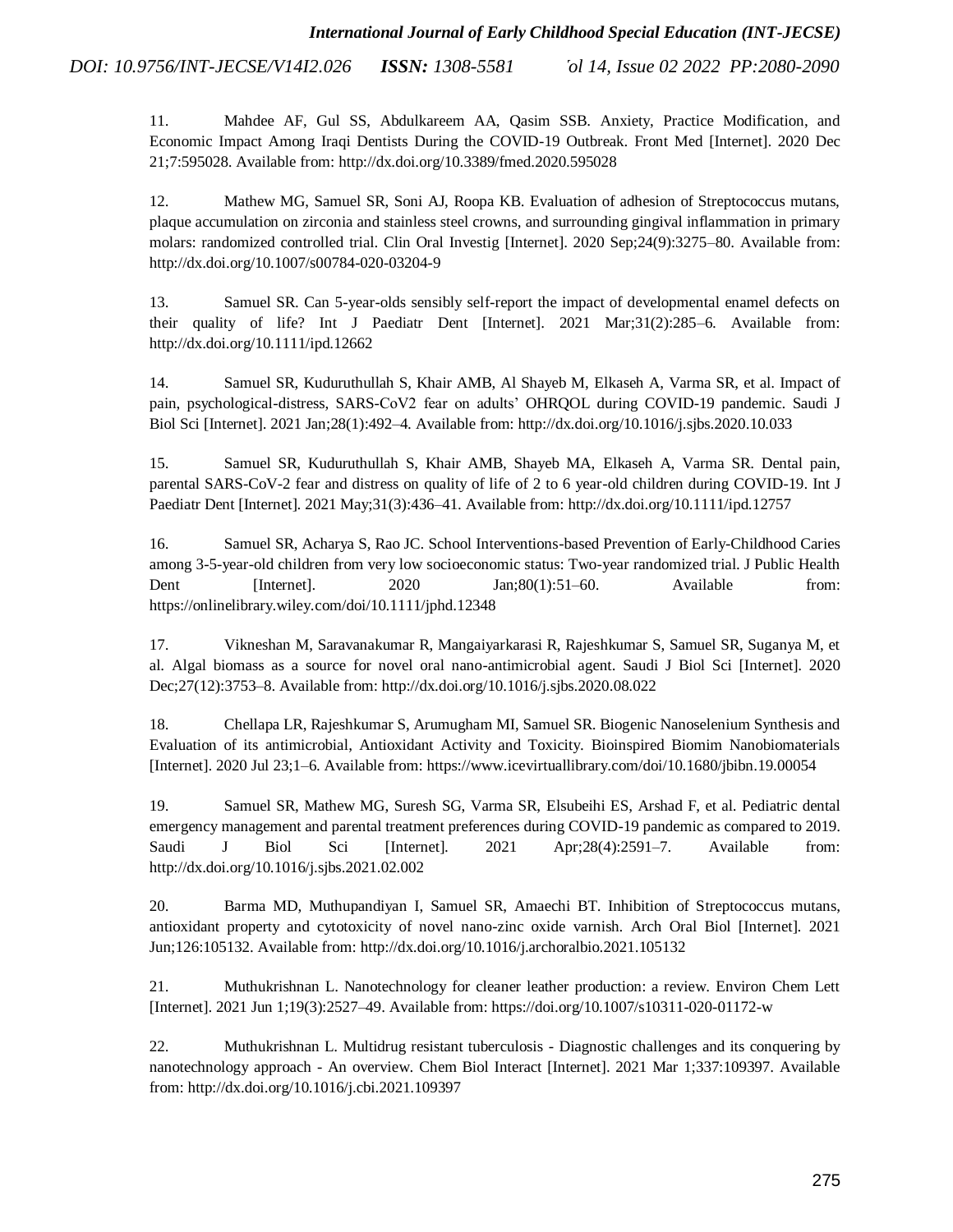> 23. [Sekar D, Auxzilia](http://paperpile.com/b/JI58bX/TOQrw) [PK. Letter to the Editor: H19 Promotes HCC Bone Metastasis by Reducing](http://paperpile.com/b/JI58bX/TOQrw)  [Osteoprotegerin Expression in a PPP1CA/p38MAPK](http://paperpile.com/b/JI58bX/TOQrw)‐ [Dependent Manner and Sponging miR](http://paperpile.com/b/JI58bX/TOQrw)‐ 200b‐ 3p [\[Internet\]. Hepatology. 2021. Available from: http://dx.doi.org/10.1002/hep.31719](http://paperpile.com/b/JI58bX/TOQrw)

> 24. [Gowhari Shabgah A, Amir A, Gardanova ZR, Olegovna Zekiy A, Thangavelu L, Ebrahimi Nik M,](http://paperpile.com/b/JI58bX/PK1OE)  [et al. Interleukin-25: New perspective and state-of-the-art in cancer prognosis and treatment approaches.](http://paperpile.com/b/JI58bX/PK1OE)  [Cancer Med \[Internet\]. 2021 Aug;10\(15\):5191–202. Available from: http://dx.doi.org/10.1002/cam4.4060](http://paperpile.com/b/JI58bX/PK1OE)

> 25. [Kamala K, Sivaperumal P, Paray BA, Al-Sadoon MK. Author response for "Identification of](http://paperpile.com/b/JI58bX/5ckdv)  [haloarchaea during fermentation of Sardinella longiceps for being the starter culture to accelerate fish sauce](http://paperpile.com/b/JI58bX/5ckdv)  [production" \[Internet\]. Wiley; 2021. Available from: https://publons.com/publon/47375106](http://paperpile.com/b/JI58bX/5ckdv)

> 26. [Ezhilarasan D, Lakshmi T, Subha M, Deepak Nallasamy V, Raghunandhakumar](http://paperpile.com/b/JI58bX/5jVR1) [S. The](http://paperpile.com/b/JI58bX/5jVR1)  [ambiguous role of sirtuins in head and neck squamous cell carcinoma. Oral Dis \[Internet\]. 2021 Feb 11;](http://paperpile.com/b/JI58bX/5jVR1)  [Available from: http://dx.doi.org/10.1111/odi.13798](http://paperpile.com/b/JI58bX/5jVR1)

> 27. [Sridharan G, Ramani P, Patankar S, Vijayaraghavan R. Evaluation of salivary metabolomics in](http://paperpile.com/b/JI58bX/mD6rd)  [oral leukoplakia and oral squamous cell carcinoma. J Oral Pathol Med \[Internet\]. 2019 Apr;48\(4\):299–306.](http://paperpile.com/b/JI58bX/mD6rd)  [Available from: http://dx.doi.org/10.1111/jop.12835](http://paperpile.com/b/JI58bX/mD6rd)

> 28. [R H, Hannah R, Ramani P, Ramanathan A, Jancy MR, Gheena S, et al. CYP2 C9](http://paperpile.com/b/JI58bX/wbVgz) [polymorphism](http://paperpile.com/b/JI58bX/wbVgz)  [among patients with oral squamous cell carcinoma and its role in altering the metabolism of benzo\[a\]pyrene](http://paperpile.com/b/JI58bX/wbVgz)  [\[Internet\]. Vol. 130, Oral Surgery, Oral Medicine, Oral Pathology and Oral Radiology. 2020. p. 306–12.](http://paperpile.com/b/JI58bX/wbVgz)  [Available from: http://dx.doi.org/10.1016/j.oooo.2020.06.021](http://paperpile.com/b/JI58bX/wbVgz)

> 29. [J PC, Pradeep CJ, Marimuthu T, Krithika C, Devadoss P, Kumar SM. Prevalence and](http://paperpile.com/b/JI58bX/9ACJN)  [measurement of anterior loop of the mandibular canal using CBCT: A cross sectional study \[Internet\]. Vol. 20,](http://paperpile.com/b/JI58bX/9ACJN)  [Clinical Implant Dentistry and Related Research. 2018. p. 531–4. Available from:](http://paperpile.com/b/JI58bX/9ACJN)  [http://dx.doi.org/10.1111/cid.12609](http://paperpile.com/b/JI58bX/9ACJN)

> 30. [Wahab PUA, Abdul Wahab PU, Madhulaxmi](http://paperpile.com/b/JI58bX/9fBkW) [M, Senthilnathan P, Muthusekhar](http://paperpile.com/b/JI58bX/9fBkW) [MR, Vohra Y, et](http://paperpile.com/b/JI58bX/9fBkW)  [al. Scalpel Versus Diathermy in Wound Healing After Mucosal Incisions: A Split-Mouth Study \[Internet\].](http://paperpile.com/b/JI58bX/9fBkW)  [Vol. 76, Journal of Oral and Maxillofacial Surgery. 2018. p. 1160–4. Available from:](http://paperpile.com/b/JI58bX/9fBkW)  [http://dx.doi.org/10.1016/j.joms.2017.12.020](http://paperpile.com/b/JI58bX/9fBkW)

> 31. [Mudigonda SK, Murugan S, Velavan K, Thulasiraman S, Krishna Kumar Raja VB. Non-suturing](http://paperpile.com/b/JI58bX/afEth)  [microvascular anastomosis in maxillofacial reconstruction-](http://paperpile.com/b/JI58bX/afEth) a comparative study. Journal of Cranio-[Maxillofacial Surgery \[Internet\]. 2020 Jun](http://paperpile.com/b/JI58bX/afEth) 1;48(6):599–606. Available from: [https://www.sciencedirect.com/science/article/pii/S1010518220301098](http://paperpile.com/b/JI58bX/afEth)

> 32. [Sharma A, Kolte R, Kolte A. Knowledge, Attitude and Behaviour among dental students](http://paperpile.com/b/JI58bX/jJnJ)  [concerning infection control measures \[Internet\]. Journal of Indian Dental Association. 2019. Available from:](http://paperpile.com/b/JI58bX/jJnJ)  [http://dx.doi.org/10.33882/jida.13.25165](http://paperpile.com/b/JI58bX/jJnJ)

> 33. [Ahmed MA, Jouhar R, Ahmed N, Adnan S, Aftab M, Zafar MS, et al. Fear and Practice](http://paperpile.com/b/JI58bX/p1qv)  [Modifications among Dentists to Combat Novel Coronavirus Disease \(COVID-19\) Outbreak. Int J Environ](http://paperpile.com/b/JI58bX/p1qv)  [Res Public Health \[Internet\]. 2020 Apr 19;17\(8\). Available from: http://dx.doi.org/10.3390/ijerph17082821](http://paperpile.com/b/JI58bX/p1qv)

> 34. [Kamate S, Sharma S, Thakar S, Srivastava D, Sengupta K, Hadi AJ, et al. Assessing Knowledge,](http://paperpile.com/b/JI58bX/4AqF)  [Attitudes and Practices of dental practitioners regarding the COVID-19 pandemic: A multinational study](http://paperpile.com/b/JI58bX/4AqF)